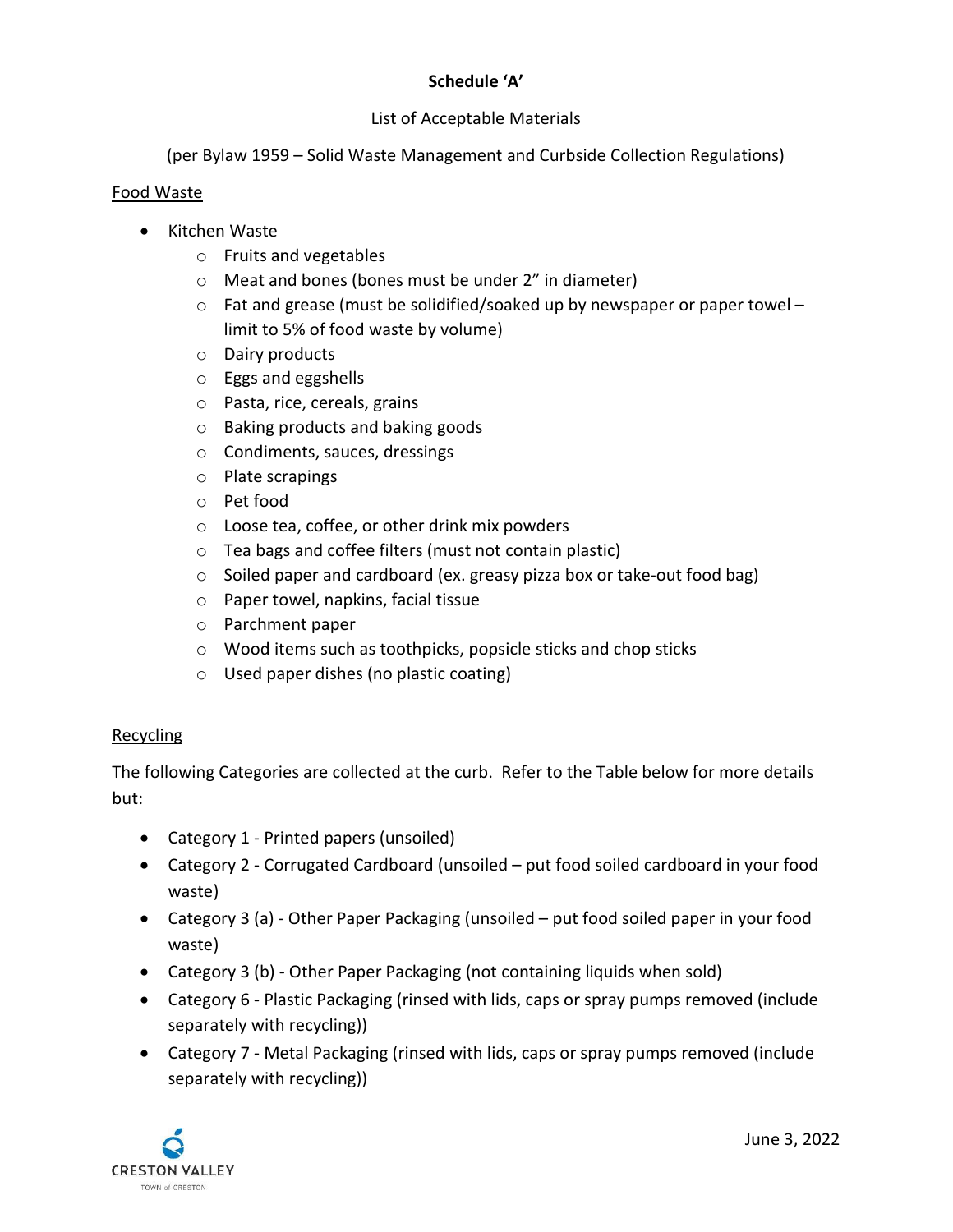| <b>Material Type</b>                                                      | <b>Examples of Product Accepted</b>                                                               |  |
|---------------------------------------------------------------------------|---------------------------------------------------------------------------------------------------|--|
| <b>Category 1 - Printed Papers</b>                                        |                                                                                                   |  |
| Newspapers                                                                | Daily and community newspapers                                                                    |  |
| Newspaper Inserts                                                         | Newsprint advertising inserts and flyers                                                          |  |
| Magazines                                                                 | Daily, weekly, monthly magazines; travel or promotional<br>magazines                              |  |
| Catalogues                                                                | Retailer product catalogues; automotive and real estate<br>guides/catalogues                      |  |
| <b>Telephone Directories</b>                                              | Phone books; newsprint directories                                                                |  |
| <b>Other Printed Media</b>                                                | Notepads; loose leaf paper; non-foil gift wrap                                                    |  |
| <b>Residential Printed Paper</b>                                          | White or coloured paper for general use, printers and<br>copiers                                  |  |
| <b>Miscellaneous Printed Papers</b>                                       | Blank and printed envelopes; greeting cards                                                       |  |
|                                                                           |                                                                                                   |  |
| Category 2 - Old Corrugated Cardboard (OCC)                               |                                                                                                   |  |
| Old Corrugated Cardboard                                                  | Grocery store/liquor store boxes; pizza boxes                                                     |  |
| Category 3(a) - Other Paper Packaging (containing liquids when sold)      |                                                                                                   |  |
| Paper Cup (hot) (polycoated liner)                                        | Non-foam paper cups                                                                               |  |
| Paper Cup (hot) (biodegradable<br>liner)                                  | Non-foam paper cups                                                                               |  |
| Paper Cup (cold) (waxed)                                                  | Non-foam paper cups                                                                               |  |
| Paper Cup (cold) (2-sided<br>polycoated)                                  | Non-foam paper cups                                                                               |  |
| <b>Polycoated Milk Cartons</b>                                            | Milk, soy, rice milk and cream cartons                                                            |  |
| <b>Aseptic Containers</b>                                                 | Milk, soy, rice milk, cream, soup, broth and sauce<br>containers, typically about 1 litre in size |  |
| Multi-laminated Paper Packaging                                           | Microwavable paper containers; paper bowls/cups for soup                                          |  |
|                                                                           |                                                                                                   |  |
| Category 3 (b) - Other Paper Packaging (not containing liquids when sold) |                                                                                                   |  |
| Old Boxboard (OBB)                                                        | Cereal boxes; shoe boxes; tissue boxes; paper towel and<br>toilet paper tubes; detergent boxes    |  |
| Wet Strength Boxboard                                                     | Carrier boxes for soft drink containers; some frozen food<br>paper packaging                      |  |
| Moulded Pulp                                                              | Egg cartons; formed coffee take put trays; paper based,<br>flower pots                            |  |
| <b>Kraft Papers</b>                                                       | Paper bags                                                                                        |  |
| Polycoated Boxboard                                                       | Some frozen food packaging                                                                        |  |
| <b>Category 6 - Other Plastic Packaging</b>                               |                                                                                                   |  |
| PETE Bottles (non-beverage)                                               | Salad dressing bottles; edible oil bottles; dish soap or<br>mouthwash bottles; window cleaners    |  |
| <b>PETE Jars</b>                                                          | Peanut butter containers; wide-mouth jars for nuts                                                |  |

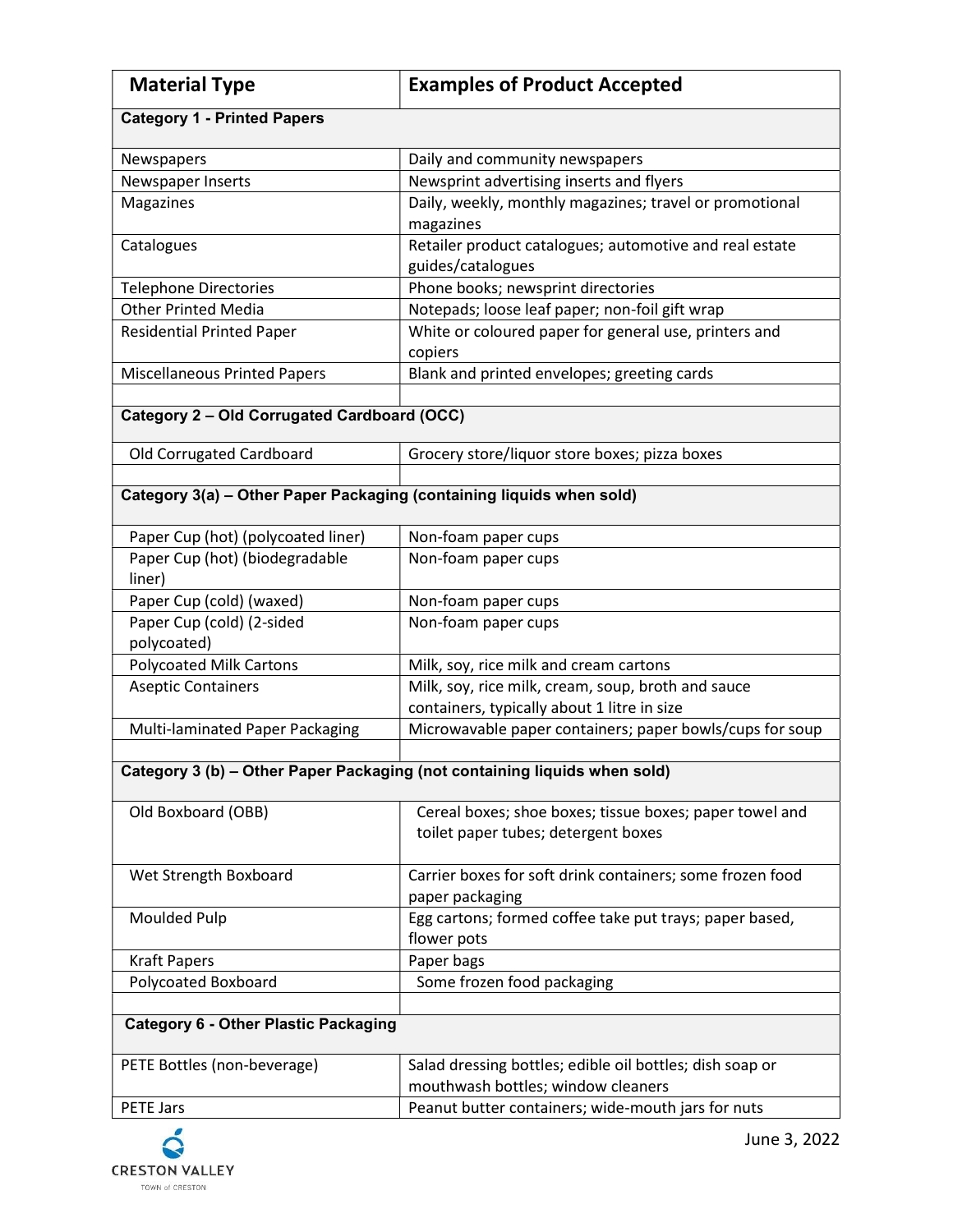| <b>PETE Clamshells</b>                             | Bakery trays; pre-made fruit and salad packages; egg cartons                   |
|----------------------------------------------------|--------------------------------------------------------------------------------|
| <b>PETE Trays</b>                                  | Single serve meals; deli and bakery items; housewares and                      |
|                                                    | hardware products                                                              |
| PETE Tubs & Lids                                   | Plastic lids for some containers                                               |
|                                                    |                                                                                |
| PETE Cold Drink Cups                               | Take-out drink cups                                                            |
| HDPE Bottles (non-beverage)                        | Shampoo bottles, milk jugs; spring water containers; bleach                    |
|                                                    | containers; vinegar containers; windshield washer fluid                        |
|                                                    | containers; pill bottles                                                       |
| <b>HDPE Jars</b>                                   |                                                                                |
|                                                    | Personal care products; pharmaceuticals, vitamin and<br>supplements containers |
| <b>HDPE Pails</b>                                  | Laundry detergent, ice cream pails                                             |
|                                                    | Pails for lubricants                                                           |
| <b>HDPE Trays</b>                                  | Single serve meals; deli and bakery items; housewares and                      |
|                                                    | hardware products                                                              |
| <b>HDPE Tubs &amp; Lids</b>                        | Plastic lids for spreads and dairy containers                                  |
| <b>HDPE Planter Pots</b>                           | Plastic garden pots                                                            |
| <b>PVC Bottles</b>                                 | Water bottles; travel sized personal and hair care product                     |
|                                                    | bottles; household and automotive liquids containers                           |
| <b>PVC Jars</b>                                    | Peanut butter containers                                                       |
| <b>PVC Trays</b>                                   | Housewares and hardware products                                               |
| PVC Tubs & Lids                                    | Plastic lids for some containers                                               |
| LDPE Bottles (non-beverage)                        | Hygienic, cosmetics and hair care containers                                   |
| <b>LDPE Jars</b>                                   | <b>Cosmetics containers</b>                                                    |
| LDPE Tubs & Jars                                   | Plastic lids for spreads and dairy containers                                  |
| PP Bottles (non-beverage)                          | Butter and margarine containers; translucent squeeze                           |
|                                                    | bottles; travel sized personal and hair care product bottles                   |
| PP Jars                                            | <b>Cosmetics containers</b>                                                    |
| PP Trays                                           | Single serve meals; deli and bakery items; housewares and                      |
|                                                    | hardware products                                                              |
| PP Tubs & Lids                                     | Large yogurt tubs; kitty litter containers; ice cream                          |
|                                                    | containers                                                                     |
| PP Cold Drink Cups                                 | Some cold drink cups                                                           |
| PP Clamshells                                      | Hinged containers e.g. sanitary wipes                                          |
| PP Planter Pots                                    | Garden planter pots                                                            |
| PS Bottles (non-beverage)<br>PS Clamshells (rigid) | Pharmaceuticals, vitamin and supplements containers                            |
|                                                    | Clear clamshell containers such as berry, muffin and<br>sandwich containers    |
| PS Trays (rigid)                                   | Clear rigid trays used for deli foods                                          |
| PS Tubs & Lids (rigid)                             | Dairy product tubs and lids                                                    |
| PS Tubs & Lids (high impact)                       | Single serve yogurt containers                                                 |
| PS Cold Drink Cups (rigid)                         | Clear rigid plastic drink cups                                                 |
| PS Planter Pots                                    | Some garden pots and trays                                                     |
| Other <sup>1</sup> Plastic Bottles (non-beverage)  | Bottles without a resin code or with resin code #7                             |
| <b>Other Plastic Jars</b>                          | Jars without a resin code or with resin code #7                                |
| <b>Other Plastic Clamshells</b>                    | Clamshells without a resin code or with resin code #7                          |
| <b>Other Plastic Trays</b>                         |                                                                                |
|                                                    | Trays without a resin code or with resin code #7                               |

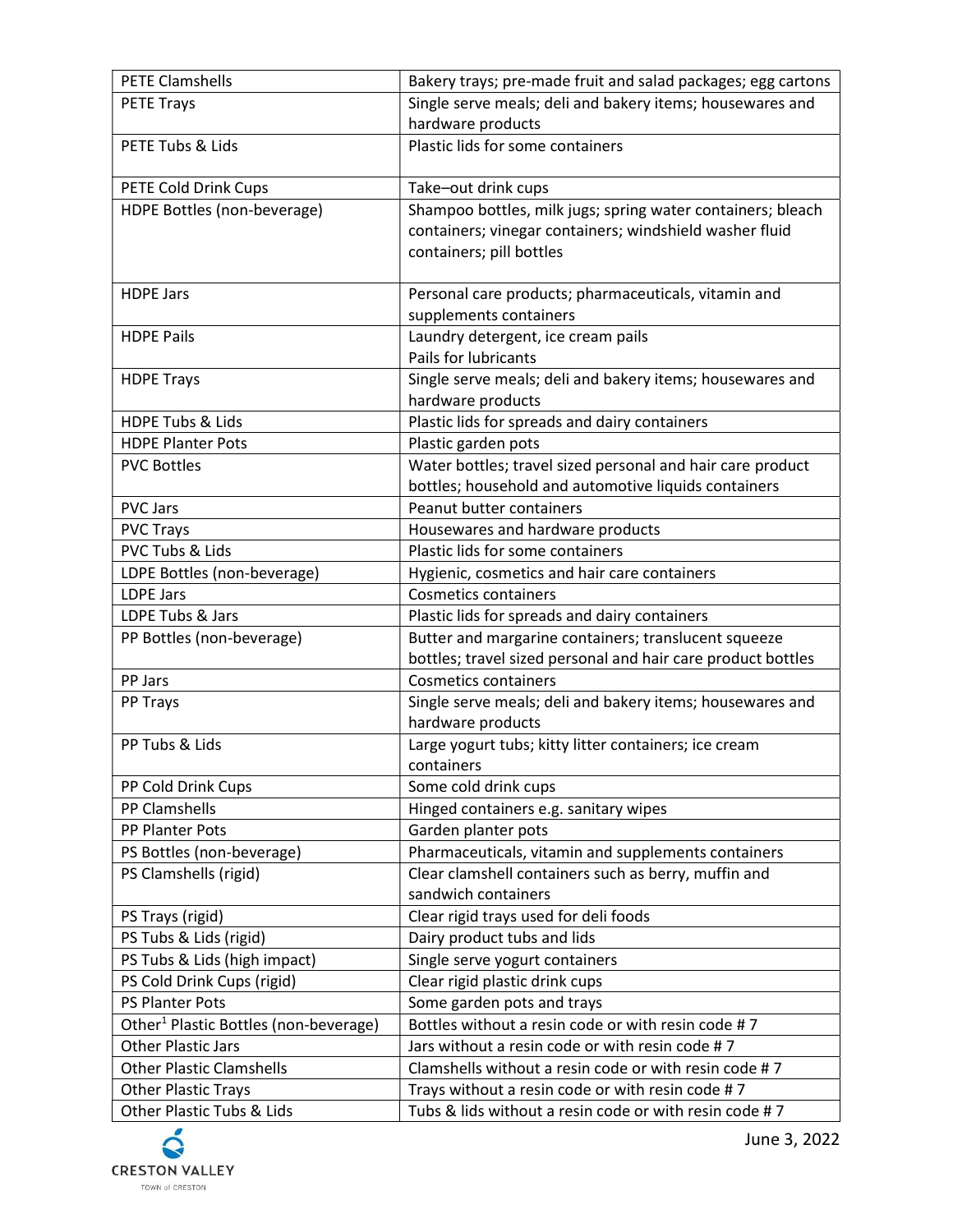| Other Plastic Cold Drink Cups            | Cold drink cups without a resin code or with resin code #7 |  |
|------------------------------------------|------------------------------------------------------------|--|
| <b>Other Plastic Planter Pots</b>        | Planter pots without a resin code or with resin code #7    |  |
|                                          |                                                            |  |
| Category 7 - Metal Packaging             |                                                            |  |
|                                          |                                                            |  |
| Steel Cans (non-beverage)                | Steel dog food and vegetable cans; metal lids and closures |  |
| Steel Aerosol Cans                       | Food spray cans; solvent spray cans                        |  |
| Spiral Wound Cans (steel ends)           | Spiral wound containers for frozen juice, chips, cookie    |  |
|                                          | dough, coffee, nuts                                        |  |
| Aluminum Cans (non-beverage)             | Cat food and other food cans                               |  |
| Aluminum Aerosol Cans                    | Air freshener, deodorant and hairspray containers; food    |  |
|                                          | spray cans; wax and polish spray cans                      |  |
| <b>Aluminum Foil and Foil Containers</b> | Foils wrap; pie plates; aluminum food trays                |  |
| <b>Bimetal Containers/Aerosols</b>       | Lubricating oil spray cans; insulating foam spray cans;    |  |
|                                          | pesticide spray cans                                       |  |
|                                          |                                                            |  |

 $1$  'Other' plastic packaging is typically: manufactured from a combination of recycled resins; manufactured with a barrier layer; or, lacking a resin code mark.

\* This list may include beverage containers that have a refundable deposit. They will be accepted in curbside recycling if you are unable to return them for refund.

# Garbage

Bylaw #1959 provides the following definition:

Garbage" or "Refuse" shall mean discarded Solid Waste materials, substances or objects which originate from a day-to-day Curbside Household source, other than items collected by the Town's Curbside Collection Service under Schedule 'A' – Acceptable Materials, materials collected under a BC Stewardship program or materials that are prohibited from the Creston Landfill (operated by the RDCK) under Schedule 'B' – Prohibited Materials, or as otherwise deemed unacceptable by the Director. The terms Garbage and Refuse may be used interchangeably.

Any material, substance or object not contained within the categories of Food Waste, Recycling or Yard Waste may be considered as Garbage. Refer to Schedule B – Solid Waste Not Eligible for Garbage Disposal for materials, substances or objects not accepted as Garbage in the Town's curbside collection program.

Please contact the Town of Creston at (250) 428-2214 or email info@creston.ca for further assistance.

The Town also utilizes the Creston Recycles app, which provides detailed "what-goes-where" information for any type of material or item, along with other useful functionality related to the curbside collection program and disposal of waste or other unwanted items. This app can be downloaded to your mobile device or can be used on our website at https://creston.ca/2429/Curbside-Collection---Garbage-Recycling-